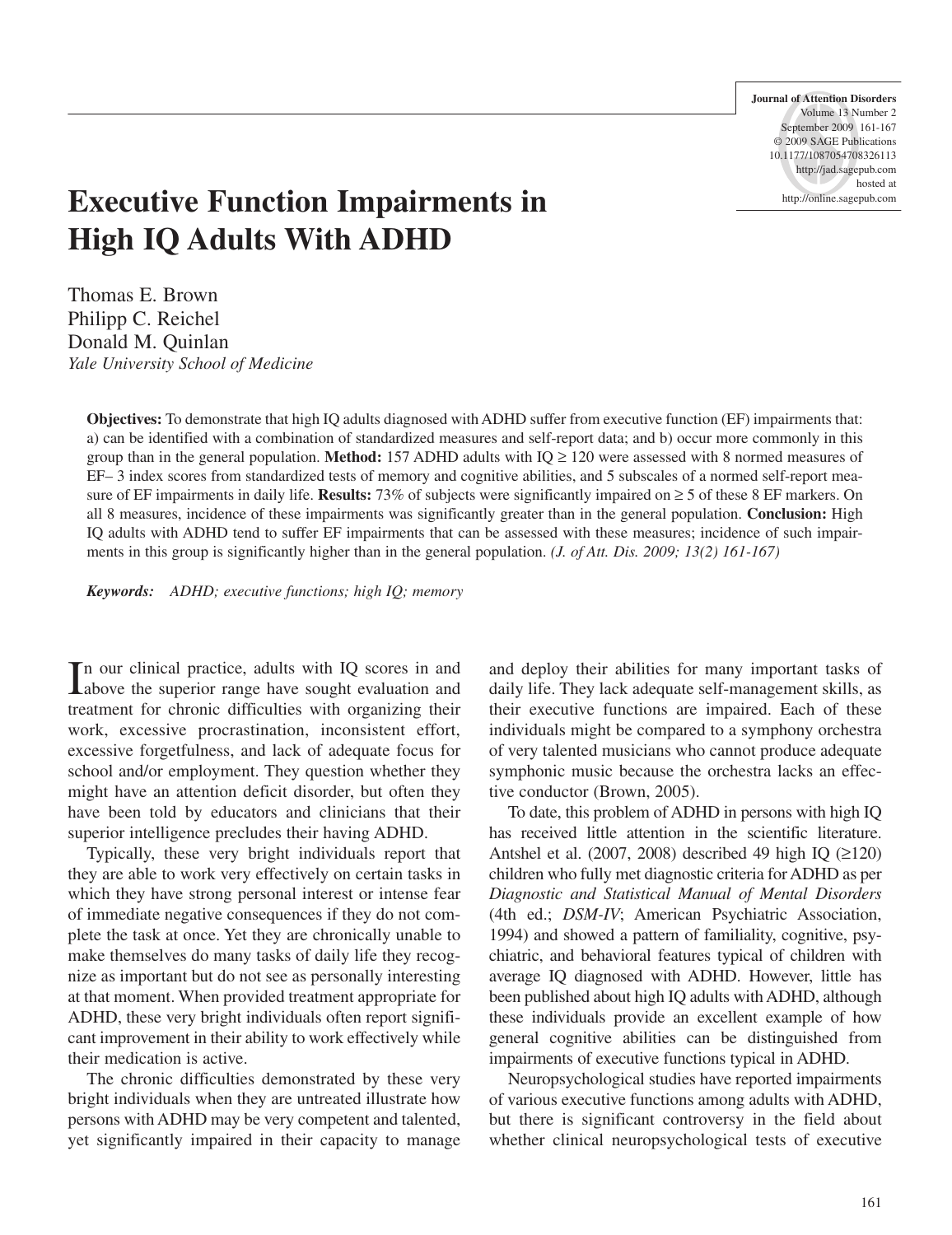functions (EF) adequately assess impairments of EF as they are manifest in daily life tasks (Barkley et al., 2008; Brown, 2006). Hervey, Epstein, and Curry (2004) reviewed 33 published studies and found that current neuropsychological tests are not sensitive enough to pick up ADHD symptoms in adults.

Biederman et al. (2006) used neuropsychological measures of EF to assess adults with and without ADHD. Defining impairment of EF as scoring 1.5 standard deviations (*SD*) or more below the mean (lowest 7th percentile) for the control group on any two of eight neuropsychological tests of EF they identified a subgroup of 31% of their ADHD group who were impaired on EF tests, whereas only 16% of the contol group showed such impairment. Adults with EF impairments owing to ADHD had significantly worse occupational outcomes on these psychometric measures than those with ADHD who did not have such impairments. This led the authors to conclude that psychometrically defined impairments of EF should be considered a comorbid problem present in about one third of adults with ADHD, compounding their already compromised workplace functioning.

Although such findings from neuropsychological tests of EF clearly identify individuals who suffer from severe impairments of EF, it is not clear whether such tests are sufficiently sensitive to pick up the full range of EF impairments that are characteristic of adults with ADHD. Investigators of executive functions in the elderly (Burgess, 1997; Rabbit, 1997) and researchers in ADHD (Barkley, 1997, 2008; Brown, 2000, 2005) have argued that the complex, multifaceted nature of executive functions is such that traditional neuropsychological tests of EF are not valid measures of EF impairments because they fractionate these integrative functions, and they have too low a ceiling to be sufficiently sensitive.

These limitations of neuropsychological tests of EF were shown by Shallice and Burgess (1991) who demonstrated that patients with frontal lobe damage were unable to perform everyday errands that required planning and multitasking adequately, even though they achieved average or well-above-average scores on traditional neuropsychological tests of language, memory, perception, and executive functions. Similar results from assessing EF impairments in more real life situations were reported by Alderman, Burgess, Knight, and Henman (2003) who assessed adults doing tasks in a shopping mall. Brown (2006) has summarized theoretical issues underlying these conflicting views of EF in ADHD.

Other researchers have found that EF impairments of ADHD are more adequately identified by self-report and clinical interviews that query about impairments of selfmanagement in day-to-day adaptive functioning. Stavro, Ettenhofer, and Nigg (2007) demonstrated that symptoms

of ADHD in young adults are associated with impairments of EF and adaptive functioning but found that neuropsychological tests of EF did not predict impairment independent of ADHD.

Biederman and colleagues (2006) did a controlled study of adults with and without ADHD using selfreported symptoms of EF on Barkley's Current Behavior Scale (CBS). They found that adults with ADHD who self-reported elevated levels of EF impairments on the CBS tended to be significantly more impaired on measures of global functioning, had more comorbidities, and held lower current socioeconomic status than did those with or without ADHD who scored below the median on that scale. Distribution of scores on the CBS showed very limited overlap between ADHD and control subjects; a factor analysis indicated that all 99 items on the CBS converged as a single latent variable. Their data showed that 90% of the ADHD subjects had scores above the cutoff score at the 93rd percentile of the controls.

These findings are consistent with results from Barkley, Murphy, and Fischer (2008) who used essentially the same scale to compare adults with ADHD to non-ADHD clinically referred patients, and to nonreferred community controls. Their research showed that questions regarding EF impairments such as distractibility, impulsiveness, poor concentration, lack of persistence, problems with working memory, and poor organization were most effective in differentiating adults with ADHD from those with other psychiatric disorders and from community controls.

Previous studies of EF impairments in adults with ADHD involved subjects with a wide range of IQ. They did not address the issue of whether adults with ADHD and high IQ demonstrate the same problems of EF as do those in the wider range of IQ scores. Also, most other studies did not administer a full IQ test to their subjects; they estimated IQ from just a few key subtests. This method is quite adequate for estimation of overall cognitive abilities, but it does not provide data necessary for comparing various combinations of subtests useful for assessment of a person's relative strengths and weaknesses in cognitive abilities (see Quinlan, 2000).

The study reported here used clinical interviews, a full Wechsler Adult Intelligence Scale–Third Edition (WAIS-III), the Brown ADD Scale, and a verbal memory subtest of the Wechsler Memory Scale–Third Edition (WMS-III) to assess adults with high IQ who met *DSM-IV* diagnostic criteria for ADHD, any type. With these data, we determined their relative impairment on standardized measures of three executive functions: working memory, processing speed, and short-term auditory verbal memory and on five clusters of executive functions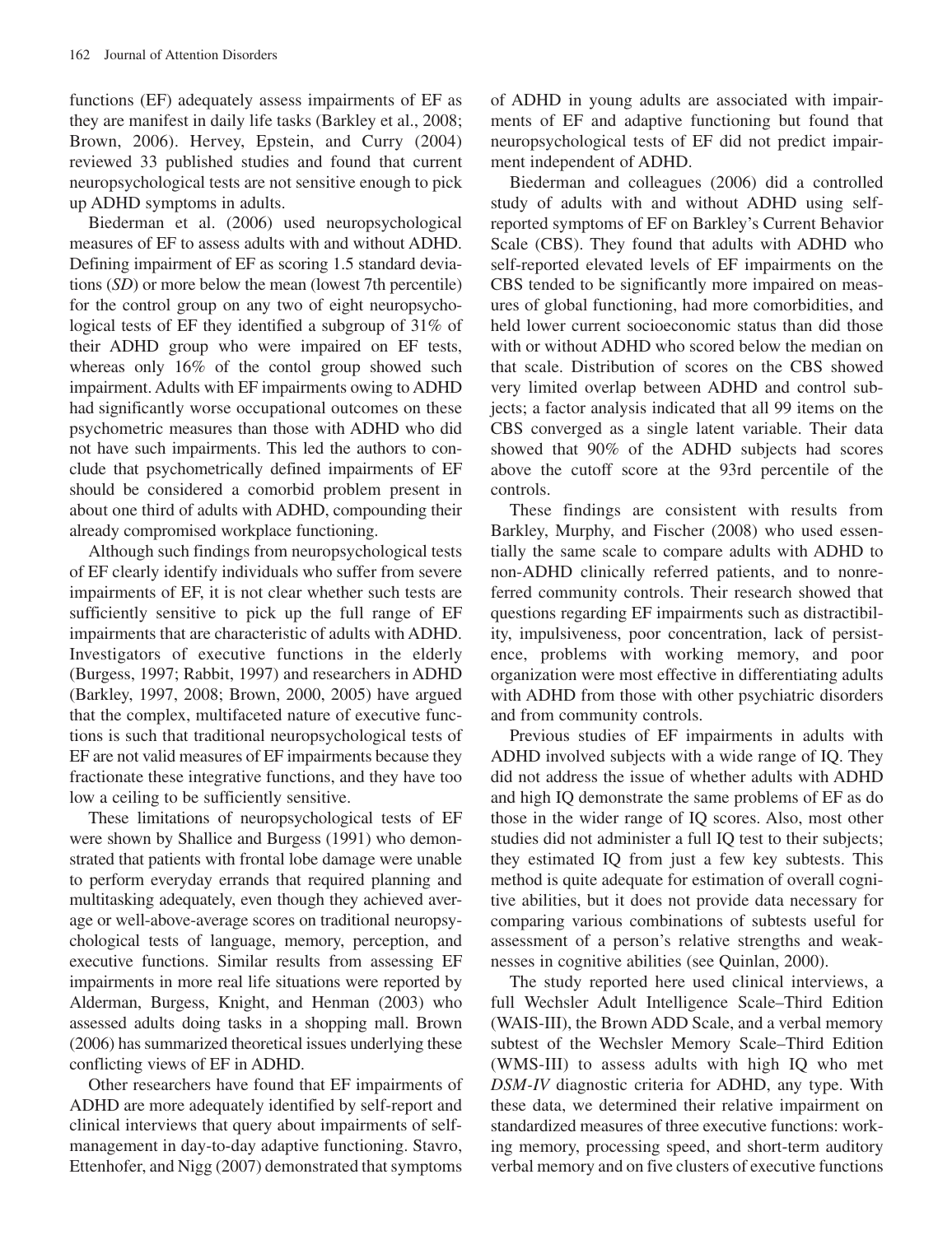assessed by self-report using the Brown ADD Scale for Adults, a normed rating scale for ADHD-related impairments of executive functions that has been found effective in assessing adults (Kooij et al., 2008).

## **Sample**

Charts of adults who came for evaluation in either of two ADHD clinics, one private, another in a university medical center, were reviewed to select patients aged 18 to 55 years diagnosed with *DSM-IV* ADHD who had high IQ as defined by WAIS-III index scores for verbal comprehension (VCI) and/or perceptual organization (POI) equal to or more than 120 (top 9% of population). These index scores were selected because they are measures of areas of cognitive abilities less sensitive to cognitive impairments associated with EF. Full-scale IQ, Verbal and Performance IQ on the WAIS-III would be less valid because they incorporate several subtests that assess working memory and processing speed.

Charts of all patients scoring 120 or more for VCI or POI were included. Of the 157 patients, 76% were men. The ADHD diagnoses for these patients, based on current impairments, were 67% predominantly inattentive type and 33% combined type. Within the sample, 36% were aged 18 to 19 years, 35% were aged 20 to 25 years, and 29% ranged from 26 to 53 yrs.

### **Measures**

Each patient had been evaluated in a2-hr clinical interview by a licensed clinical psychologist experienced in assessing for ADHD. During this interview, the Brown ADD Scale for Adults (Brown, 1996) and Logical Memory subtest of the WMS-III (Wechsler, 1997b) were administered. Diagnosis of ADHD was made according to *DSM-IV* diagnostic criteria. In a separate session, the full WAIS-III (Wechsler, 1997a) was also administered to each subject according to published guidelines.

From the WAIS-III, index scores for working memory (WMI) and for processing speed (PSI) were selected to assess subjects' ability to hold in mind and manipulate numerical information (WMI) and to scan and output visual information under timed conditions (PSI). Seidman et al.(2004) have argued that these two index scores are most likely to be impaired in persons with ADHD. Rather than to compare group means on these measures, we compared each individual subject's WMI and PSI with the strongest of that individual's VCI or POI index scores on the WAIS-III. Kaufman and Lichtenberger (2006) have recommended a similar individual profile

analysis approach as a valid and useful way to compare the individual's cognitive strengths against measures of executive functions necessary to deploy those strengths.

Working memory is not a unitary variable; different working memory functions are associated with different modalities and different types of information (Miyake & Shah, 1999; Baddeley, 2007). Often, working memory is assessed with the Digit Span test, which is not always sensitive to impairments of working memory for more complex verbal information. Quinlan and Brown (2003) demonstrated that ADHD adults, in comparison to the general population, tend to be impaired in their ability to recall two brief stories immediately after hearing each one; the sample of ADHD adults also showed greater impairment for recall of the complex narrative content of the stories than on recall of strings of digits, a component of the WAIS-III WMI.

In the present study of adults with ADHD and high IQ, we asked each subject to listen to each of the two 25-word unit stories of the WMS-III Logical Memory subtest and then scored their immediate recall according to scoring guidelines for the WMS-III as described by Quinlan and Brown (2003). The resulting score was then transformed to an IQ-like score ( $M = 100$ ,  $SD = 15$ ) which was then subtracted from that individual's VCI score. In this way, we corrected for the correlation between overall verbal ability and the person's recall of the stories. This correction is necessary because the national standardization sample for the WMS-III (Wechsler, 1997b) found a .58 correlation between immediate auditory memory and verbal IQ.

To obtain a more comprehensive measure of each subject's EF impairment in multiple activities of daily life, the clinician administered the Brown ADD Scale for Adults (1996) orally to each patient during the initial evaluation. This normed and validated scale elicits self-report data regarding five clusters of ADHD-related EF: (a) organizing, prioritizing and activating to work; (b) focusing, sustaining, and shifting attention to tasks; (c) regulating alertness, sustaining effort, and processing speed; (d) managing frustration and modulating emotions; and (e) utilizing working memory and accessing recall.

Rather than merge data from all these clusters into one total score, we treated each cluster as a separate item. This provided a more detailed profile of each subject's reported level of EF impairment on each of these five clusters.

## **Method**

From the chart of each individual entered in this study, we extracted scores for the three standardized measures and the five clusters of self-report data described above. This yielded eight different measures of EF. For each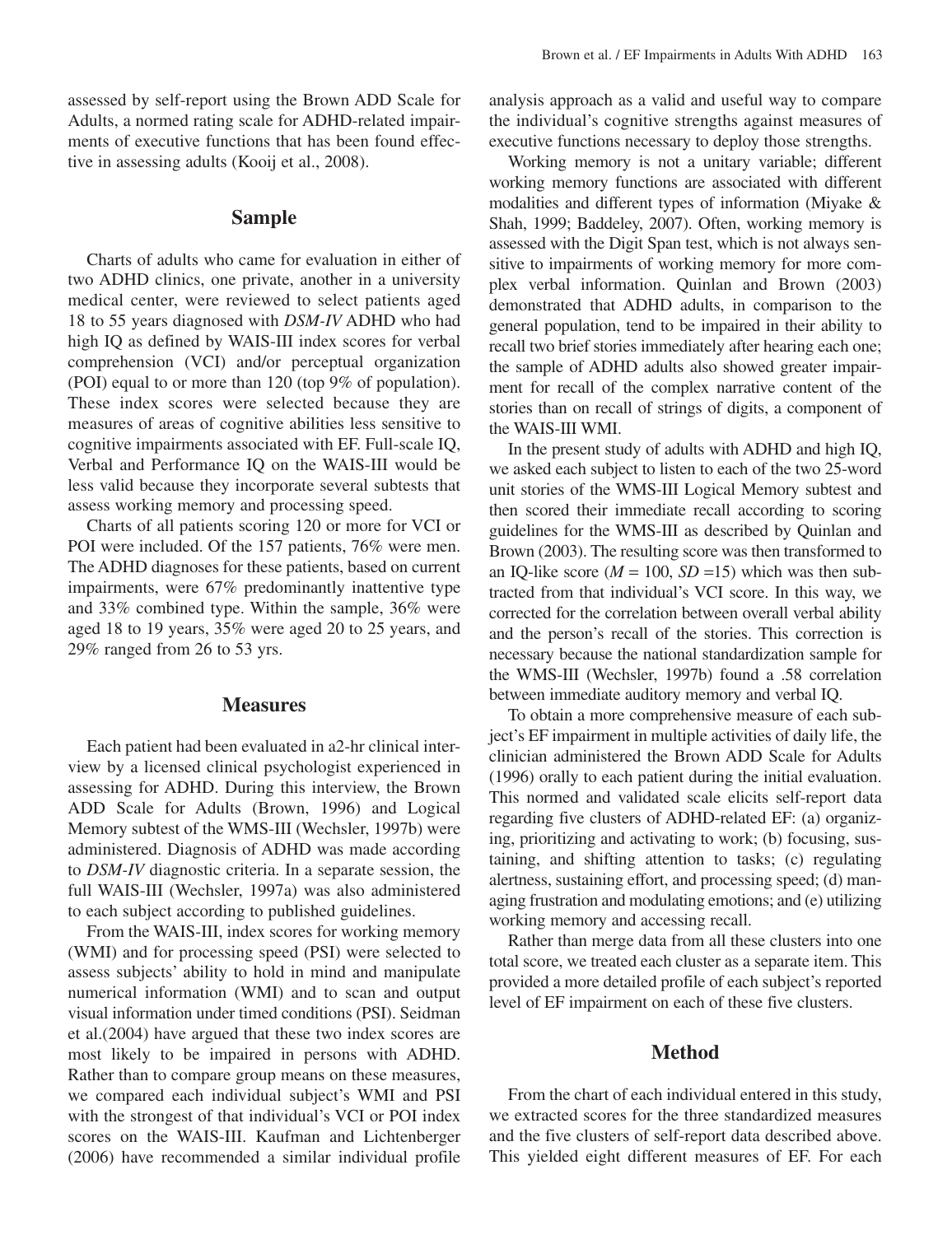measure, we defined a specific cut score to be taken as indication of significant impairment and another cut score to serve as a marker of severe impairment.

Each patient's WAIS-III score VCI or POI (whichever was higher) was compared against his or her scores for WMI and PSI on the same test. A WMI or PSI score 1 *SD* or even lower than the individual's VCI or PSI was considered a marker for significant impairment; 2 *SD* was considered a marker for severe impairment.

Each patient's score on the standardized story memory test (logical memory subtest) from the WMS-III (converted to a scale comparable to the IQ scales,  $M = 100$ ,  $SD = 15$ ) was compared with his or her VCI. A story memory score 1 *SD* or even lower than that individual's VCI was considered a marker for significant impairment; 2 *SD* was taken as indicating severe impairment.

Each patient's cluster scores on the Brown ADD Scale were compared with the scale's published norms to determine degree of impairment reported for that specific cluster of ADHD-related EF. A *t* score of 65 (1.5 *SD* above the mean), or greater, was taken as indicative of significant impairment.

Results were calculated in two ways. First, we determined how many of our eight EF measures were impaired in each of these high IQ subjects with ADHD. Although we did not expect that each individual would be impaired on every one of these measures, we predicted that most would be impaired on many of the eight measures.

Our second analysis of the data involved comparisons between the percentage of our high IQ subjects with ADHD scoring in the impaired range on each of our eight measures of EF relative to rates of comparable impairment in standardized groups for the respective measures. For the two index scores from the WAIS-III, we were able to compare with others in the same IQ range of 120 or more. For the WMS-III story memory task and the Brown ADD Scales for adults, we used norms for the general adult population because separate norms for those with superior IQ were not available.

## **Results**

All patients in this study were selected because they demonstrated cognitive strengths on verbal and/or perceptual factors of the WAIS-III IQ tests that placed them in the top 9% of their age group in the general population. Significant impairment on the WAIS WMI was found in more than 74%, whereas severe impairment was found in 35% (Figure 1). The PSI was significantly impaired in more than 85% and was severely impaired in more than  $44\%$  (Figure 2). Figure 3 shows that more than  $86\%$ 





**Figure 2 Processing Speed Index (PSI): Percentage of Subjects With PSI 1 and 2** *SD* **Below Verbal Comprehension Index or Perceptual Organization Index**



showed significant impairment on their Story Memory Index relative to their high VCI on the Wechsler IQ test, whereas more than 36% were severely impaired.

Analysis of each patient's scores on the Brown ADD Scale for Adults indicated that more than 70% of patients reported significant impairment on at least 4 of 5 clusters of symptoms on that scale (Figure 4).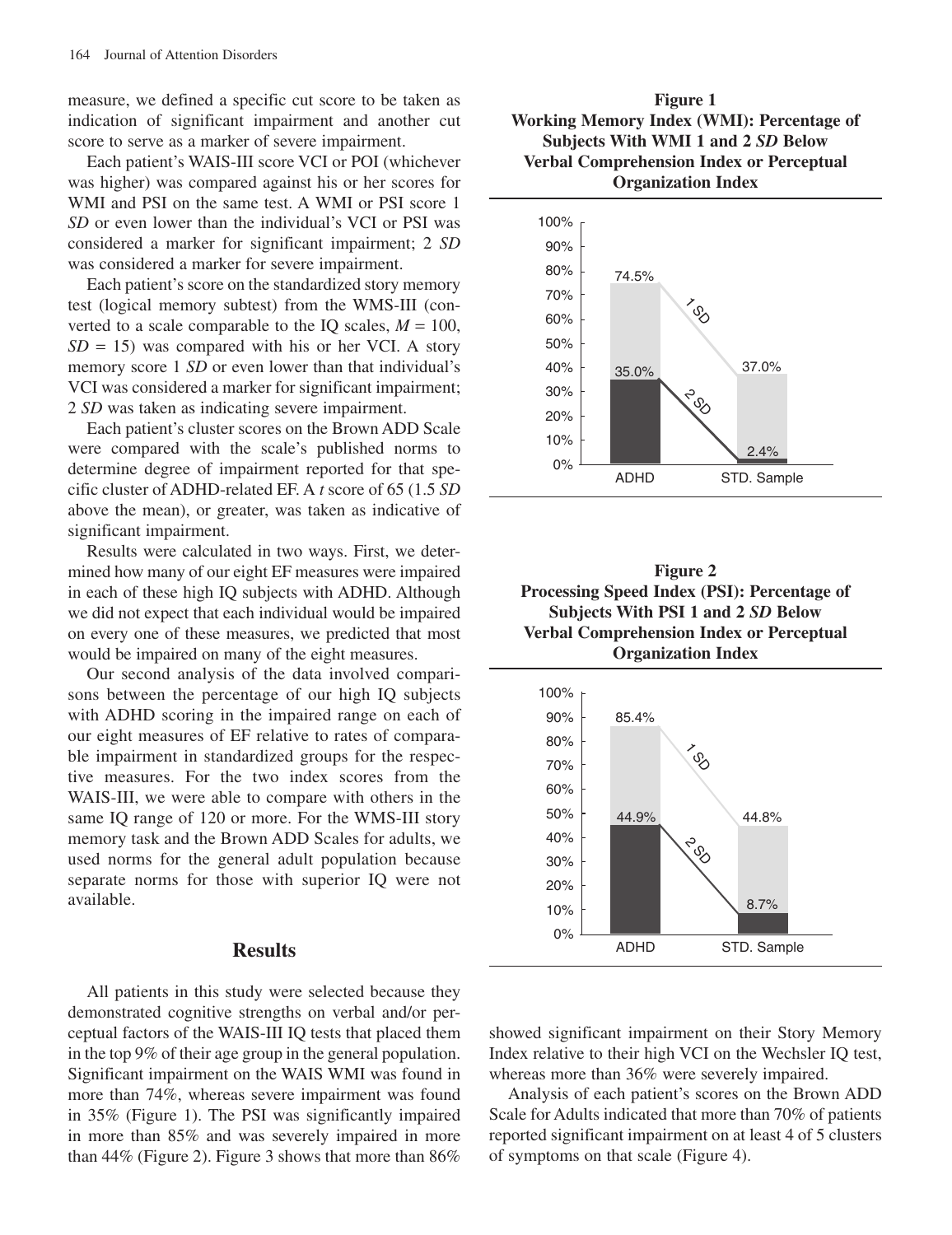







Figures 1 to 4 also show the percentage of individuals in the general population who score at similar levels of impairment, as reflected in published norms for these measures. For the two WAIS-III index scores, comparisons are with others whose IQ was 120 or more. For scores on the WMS-III Logical Memory and the Brown ADD Scales, comparisons are to the general population of adults sampled for published norms of those specific measures. On all eight measures of EF assessed in this study, the percentage of patients impaired was significantly greater than the percentage impaired in standardization samples for these measures (Figures 1-4) Moreover, in this sample 73% of individuals showed significant impairment in five or more of the eight markers of EF impairment, despite their high IQ. These multiple measures converge to indicate that this sample of adults with ADHD and high IQ show significant impairment on multiple measures of EF, despite their high IQ.

## **Discussion**

This study provides evidence that among adults with high IQ are some who fully meet *DSM-IV* diagnostic criteria for ADHD. This study cannot provide any estimate of what percentage of persons with high IQ have ADHD, but it clearly demonstrates that having high IQ does not preclude the possibility that one might have ADHD.

We found strong support for the hypothesis that adults with high IQ who meet diagnostic criteria for ADHD tend to have significant weaknesses in working memory, processing speed, and auditory verbal working memory relative to their own cognitive abilities and that they tend to report more impairments in EF than are reported for a comparable age group in the general population. We feel that our within-subject analysis of these impairments is a more useful measure for clinicians than group means because group means tend to submerge individual variabilities.

Data in this study regarding impairments of auditory verbal memory in adults with ADHD are fully consistent with findings from the previously published study by Quinlan and Brown (2003) of 176 adults with ADHD whose IQ scores spanned the full normal range. This suggests that that individuals with high IQ diagnosed with ADHD suffer from similar impairments of executive function, at least for auditory verbal memory, as do others on the wider spectrum of IQ scores. High IQ clearly does not protect individuals from having impairments of ADHD.

Despite the high percentages of high IQ adults with ADHD impaired on these measures, the measures used in this study cannot be sufficient, singly or in combination, to make or rule out a diagnosis of ADHD. There are some with ADHD and high IQ who are not significantly impaired on these measures, and there are some impaired on these measures who do not qualify for a diagnosis of ADHD because their impairments are caused primarily by current substance abuse, anxiety disorders, mood disorders, and so on. Yet these self-report and neuropsychological measures, when combined with adequate clinical interview data to clarify levels of impairment and to ascertain other possible contributing factors or comorbid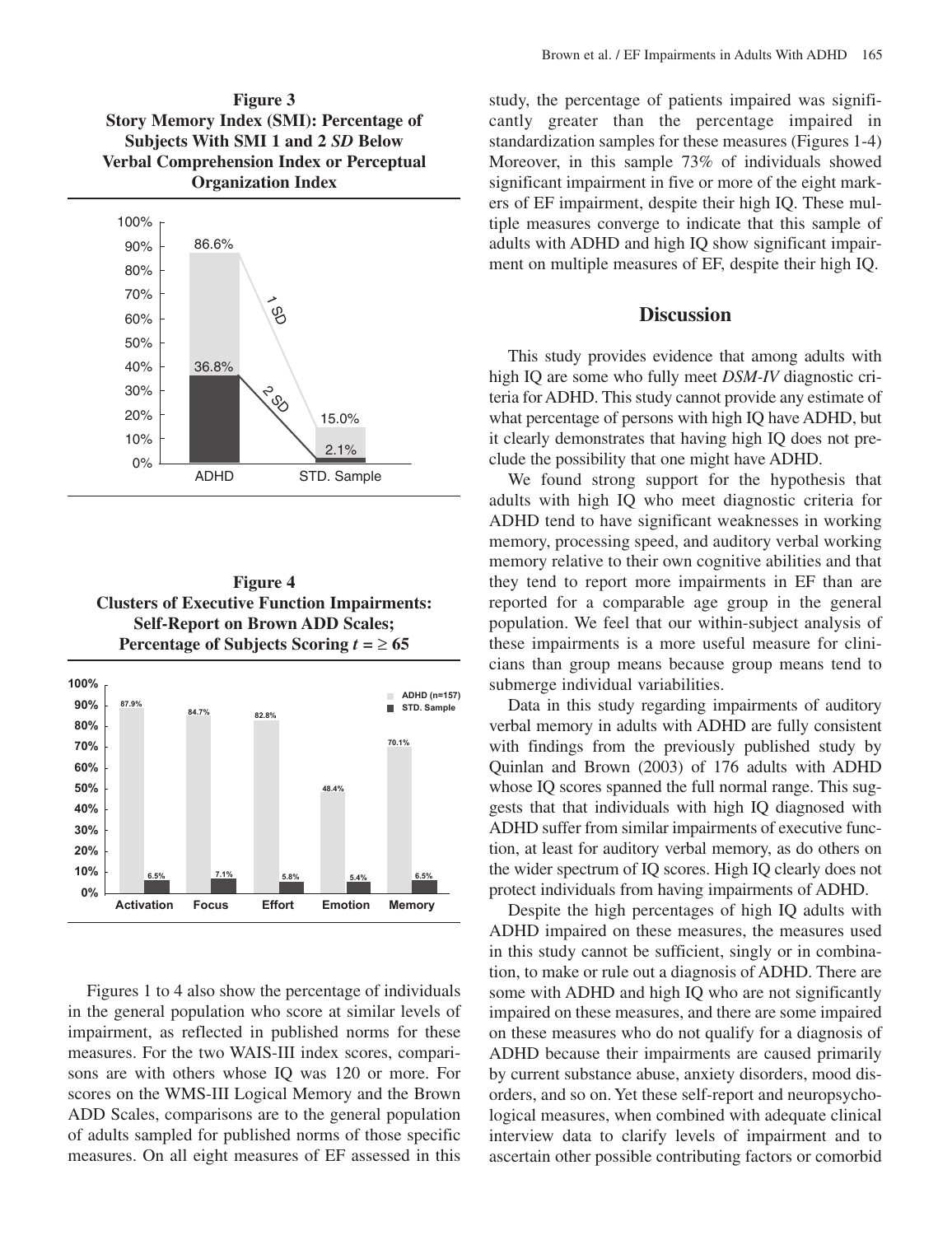disorders, may provide useful evidence to assist in identifying adults suffering from EF impairments of ADHD, particularly those whose high IQ may make their ADHD impairments more difficult to recognize.

Clinical interviews with patients in this study indicated that individuals with high IQ who have ADHD may be at increased risk of having recognition and treatment of their ADHD symptoms delayed until relatively late in their educational careers because teachers and parents tend to blame the student's disappointing academic performance on boredom or laziness, especially as they notice the situational variability of their ADHD symptoms.

Like most others with ADHD, these individuals have a few specific domains in which they have always been able to focus very well, for example, sports, computer games, artistic or musical pursuits, reading self-elected materials. Parents and teachers tend to assume that these very bright persons, could focus on any other tasks equally well, if only they chose to do so. These observers do not understand that although ADHD appears to be a problem of insufficient willpower, it is not (Brown, 2005).

Many also reported that they often demonstrated considerable prowess in performing specific tasks in which they had little positive personal interest but did experience considerable fear of immediate negative consequences if they did not complete that particular task by some external deadline. Often subjects described this as a character trait, "I'm just a severe procrastinator" or "I always work best under pressure."

The assumption that such self-management can readily be shaped by conscious intentions is being challenged by a number of researchers with studies demonstrating that cognitive self-control tends to operate in an extremely rapid, automatized manner, largely under the influence of less conscious emotional and cognitive motivational processes (Glaser & Kihlstron, 2005; Hassin, 2005; Phelps, 2005). Research is needed to test how these automatized processes are related to executive function impairments associated with ADHD.

Most of these high IQ adults were not evaluated for ADHD until high school years or beyond. In some cases, impairments were not noticed until the adult began university studies or employment where he or she was challenged by increased demands for EF. Most of those evaluated reported that during elementary school years they were able to function in ways that lived up to high expectations for academic success that were held by their parents, teachers, and themselves. It was only when they moved into middle school or junior high where they had to keep track of various homework assignments for many different teachers, without anyone to help them to prioritize and remember, that impairments of these high IQ individuals became apparent.

Some might question the validity of an ADHD diagnosis for individuals who do not manifest symptoms of the disorder before age 7 years as stipulated by the *DSM-IV*. Yet Faraone et al. (2006) have demonstrated that adults whose ADHD does not become apparent until well past the *DSM-IV* stipulated age of onset at 7 years do not differ in functional impairment, psychiatric comorbidity, or family transmission when compared to adults whose ADHD symptoms were apparent by age 7. High IQ individuals with ADHD may be at particular risk of protracted delays in having their ADHD impairments recognized, evaluated and treated.

In an unpublished study of 103 treatment-seeking adults with IQ 120 or more diagnosed with ADHD, Brown and Quinlan (1999) found that 42% had dropped out of postsecondary schooling at least once, although some did eventually return to complete a degree. Those data together with this present study suggest that individuals with high IQ and ADHD, despite their strong cognitive abilities, may be at significant risk of educational disruption or failure due to ADHD-related impairments of EF.

## **Strengths and Limitations of This Study**

To our knowledge, this is, thus far, the largest sample of high IQ adults with ADHD in the published literature. This study demonstrates that adults with high IQ can fully meet *DSM-IV* diagnostic criteria for ADHD and that they tend to suffer significant impairments on executive functions measured by three standardized tests and five separate clusters of a normed self-report scale. Results of this study are fully consistent with findings from another study, currently in review, that used similar measures with a sample of 117 children and adolescents with high IQ and ADHD. Another strength is that our data include reports of percentages of subjects who scored above or below the stipulated score cut-points. This provides information that may be more useful to clinicians assessing individual patients than would be group means which may submerge individual differences.

One limitation of this study is that comparisons were made with published norms for the measures used rather than with a matched set of high IQ adults who did not have ADHD.

Another shortcoming is that although we were able to compare data from two of our standardized measures to norms for individuals with IQ in the same high range as those in our sample, comparisons for our other measures of EF were to normative samples of adults not specifically in the same range of IQ.

Despite these limitations, this study can serve to alert clinicians to the fact that some individuals with high IQ suffer from ADHD and that their ADHD-related EF